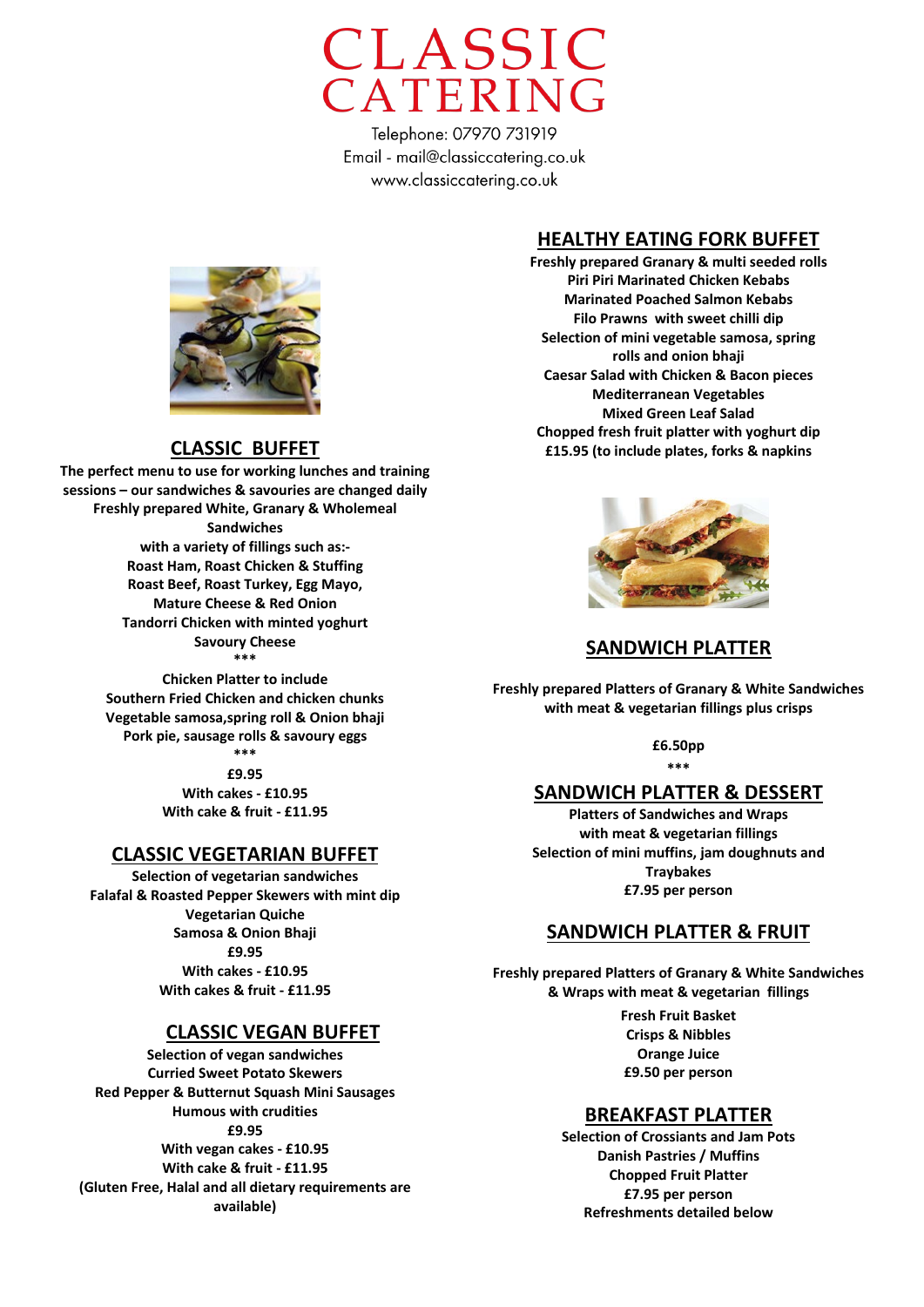

## **REFRESHMENTS**

**LITRE CARTONS ORANGE JUICE/APPLE JUICE - £2.50 SPARKLING / STILL MINERAL WATER - £2.50 To include disposable glasses TEA, COFFEE Served in thermal flasks & delivered with white crockery £3.00 per person Danish Pastries - £2.95 per person with refreshments**

## **SALAD BAR**

**(Healthy option to add to your buffets) Greek Salad Ceasar Salad Mixed Leaf, tomato, cucumber & peppers Crunchy Coleslaw Pasta Salad £3.50 per person per salad**

# **LITE BITES (C)**

**Crusty French Baguettes with delicious fillings Homebaked Sausage Rolls Savoury Cheese Tartlets Oven roasted Chicken Drumsticks Kettle Crisps Chocolate Brownies & Fruit Platter**

**£12.95 per person** 

## **LITE BITES (D)**

**Platter of Tortilla Wraps (m & v fillings) Chargrilled Cajun Chicken Fillets Oven baked mini samosa & onion bhaji with yoghurt mint** 

> **dip Greek Salad Crunchy Coleslaw Caribbean Rice Chopped Fruit Platter**

**£13.95 per person** 

# **LITE BITES (E)**

**Platter of Granary & Multi Seeded Rolls with meat & vegetarian fillings Slices of Mozzarella & Tomato Pizza Hot n' Spicy Chicken Dippers & BBQ Wings Sweet potato falafel with red pepper humous Cheese & Fresh Pineapple Chunks Carrot Cake & Flapjacks**

**£13.95 per person** 

### **LITE BITES (A)**

**Freshly prepared Platters of Granary & White Sandwiches & Wraps (m & v fillings) Marinated Chicken Skewers Humous & Vegetable Crudities Filo Prawns and Chilli Dip Honey Glazed Sausages Fresh Fruit Platter**

**£12.95 per person** 

### **LITE BITES (B)**

**Freshly prepared Platters of Granary & White Sandwiches & Wraps (m & v fillings) Chicken Goujons with BBQ Dip Mini Bruschetta Platter of Savoury Mini Scotch Eggs & Farmhouse Pork Pie Vegetable Pakora & Samosa with Yoghurt Mint Dip**

**Carrot cake ,Chocolate fudge & Fruit platter**

**£13.95 per person**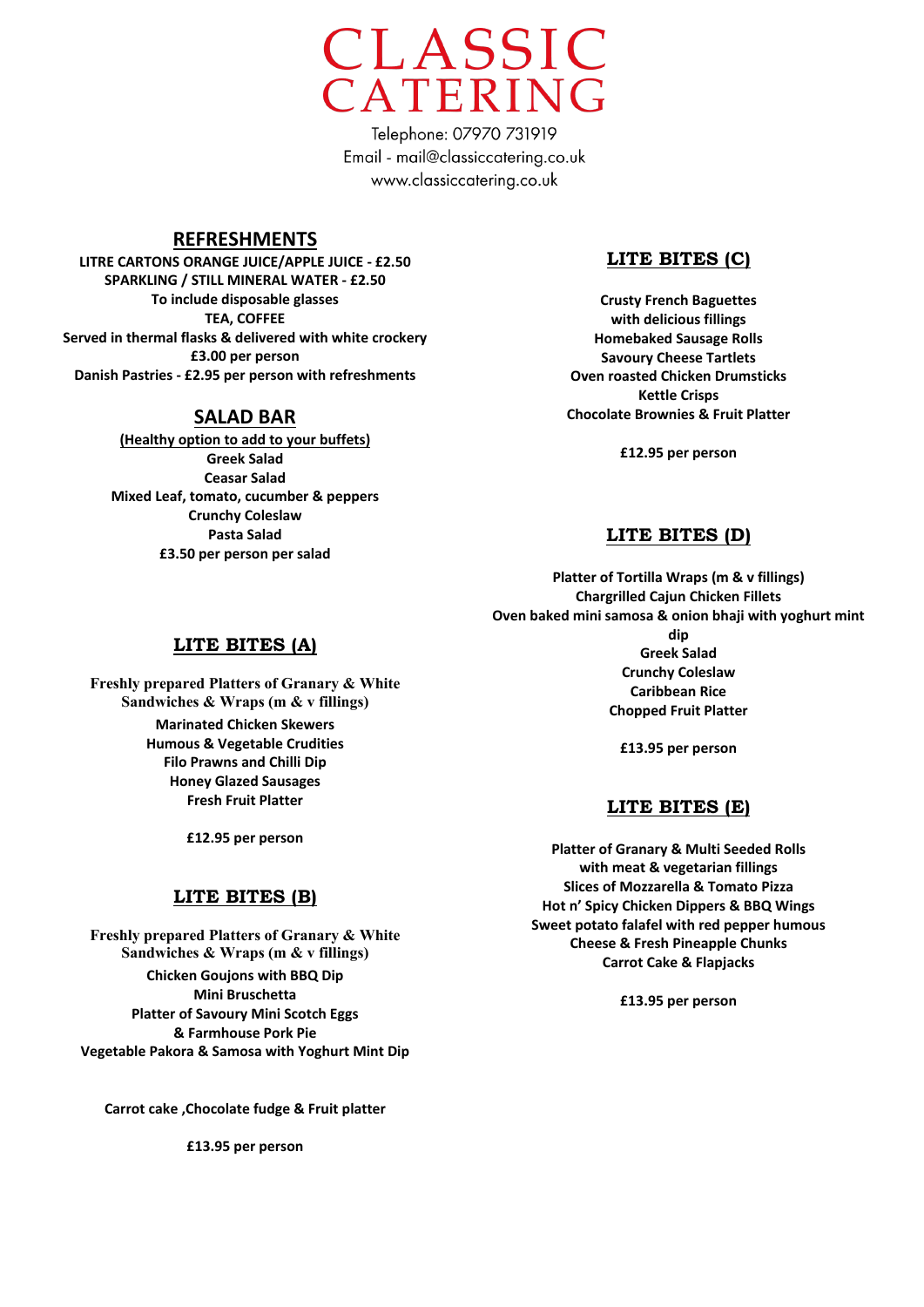

# **CLASSIC EXECUTIVE MENU**

**Perfect for closing the deal & entertaining clients from all over the world**

**Platter of Italian cured meats Chargrilled Chicken fillets served on a bed of Carbonara Pasta & Parmesan shavings Roasted Salmon Nicoise Salad Buffalo Mozzarella & Beef tomato with Cracked black pepper, olive oil & basil Mediterranean Vegetables Roasted New Potatoes Basket of assorted rolls & butter curls & to finish An impressive assortment of aged & imported cheeses served with seedless grapes & celery with a selection of crackers & focaccia breads**

**Vegetarian or Halal options available if required**

**£19.50 per person**

# **CLASSIC CLIENT MENU**

**Very popular with our customers to impress clients – our sandwiches & savouries are changed daily**

**Tempura Prawns, Marinated Salmon & Oriental Dim sum served with lemon wedges & sweet chilli sauce**

**Selection of chargrilled Cajun, Tandorri & Lime & Coriander Chicken Breast Skewers**

**Roasted Vegetable Savoury Tartlets**

**Indian Platter to include mini vegetable samosa & mini vegetable pakora with yoghurt mint dip**

**Assortment of freshly prepared sandwiches & cocktail bridge rolls filled with delicious fillings**

**Platter of homemade cakes to include Lemon Drizzle, Chocolate Sponge, Cherry Slice, Carrot Cake and many more or Seasonal Chopped Fruit Platter**

**£15.95 per person** 

# **HOT FORK BUFFET**

#### **MINIMUM ORDER 30 PEOPLE**

**Please select 2 main courses and 1 dessert option Mini Assorted Bread Rolls, Potatoes or Basmati Rice and Seasonal Vegetables are included with the hot fork buffet**

# **MAIN COURSES**

(Please select 2 dishes) **Beef Lasagne topped with Parmesan Chicken Tikka Balti or Madras Spicey Beef Chilli Supreme of Chicken in a white wine & leek sauce Poached fillet of salmon with Roasted Veg Sweet & sour Chicken with yellow peppers & fresh Pineapple Shephard's pie Seafood Bake with Prawns & Salmon Vegetable Lasagne (v) Lamb Moussaka Chicken Chasseur Chicken Chow Mein Vegan Moussaka Vegan Shepherd's pie**

# **DESSERT OPTIONS**

#### **(Please select 1 dish)**

**Traditional Lemon Tart Chocolate Profiteroles Strawberry Gateaux & Fresh Cream Sherry Trifle Lotus biscoff cheesecake & Fresh Cream**

 **Chocolate Fudge Cake with Cream Vegan Cheesecake with fruits of the forest Fresh Fruit Salad with Cream**

**£25.95 per person without dessert £29.95 per person with dessert**

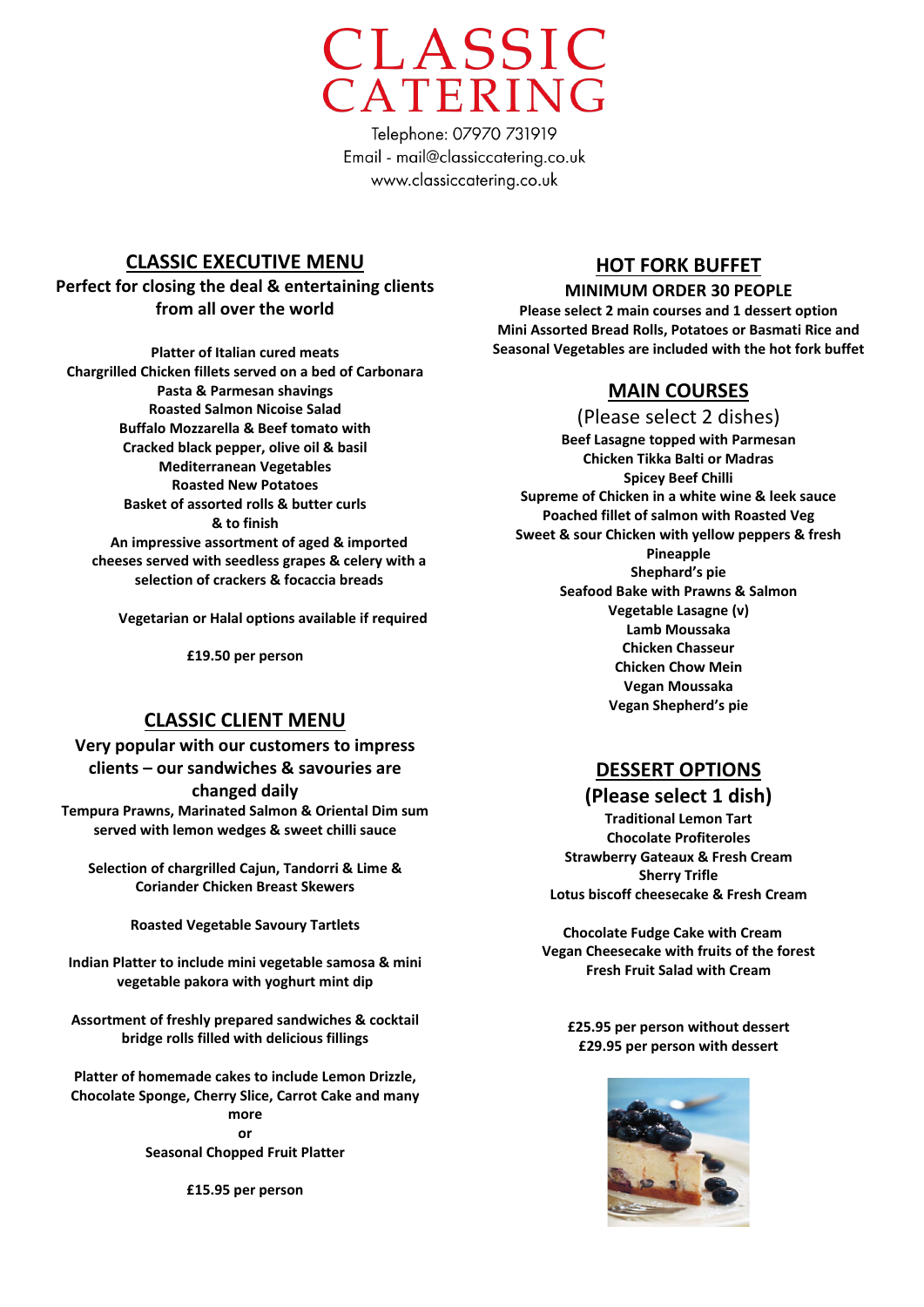



**WINDSOR - AFTERNOON TEA** Selection of granary & white sandwiches and cocktail bridge rolls filled with delicious fillings to include vegetarian requirements – such as

Red Salmon & Cucumber Honey Roast Ham & tomato Cream Cheese & Smoked Salmon Roasted Beef with a hint of horseradish Roasted Chicken Breast & Stuffing Egg & Cress, Tuna & Sweetcorn

Homemade fruit and plain scones with double cream, strawberries and a variety of fruit preserves

Platter of homemade cakes to include Lemon Drizzle, Chocolate Sponge, Cherry Slice, Carrot Cake, Victoria Sponge and many more or Seasonal Chopped Fruit Platter Endless Tea and Coffee £19.95 per person (- under 30 people an additional charge for member of staff to be present for refreshments)

**WHY NOT DO AFTERNOON TEA WITH PROSECCO -** (2 GLASSES PER PERSON) **£29.95PER PERSON (- TO INCLUDE FLUTES AND STAFF FOR SERVICE)**

WE ALSO CATER FOR –

- WEDDING RECEPTIONS MARQUEES, HOME OR PRIVATE **VENUES**
- COMPANY EVENTS
- BUSINESS LUNCHES
- B.B.Q. EVENTS COMPANY & PRIVATE
- **CHRISTENINGS**
- BIRTHDAY PARTIES
- FUNERALS
- LUXURY CARVED BUFFETS
- **HOT BUFFETS**
- CANAPE AND DRINKS
- AFTERNOON TEAS
- Bespoke menus if required
	- PLEASE TELEPHONE OR EMAIL FOR FURTHER INFORMATION